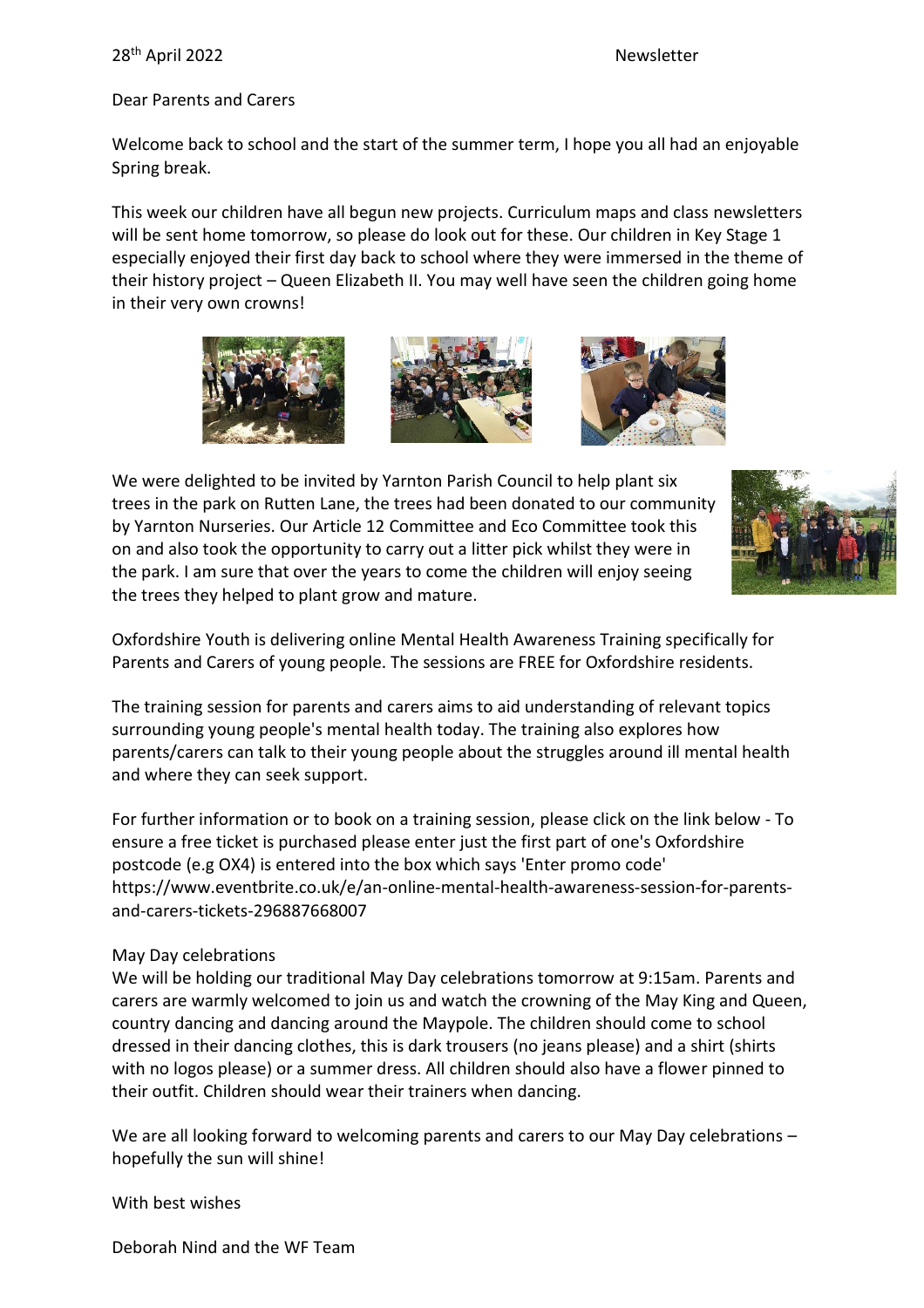#### **Our assembly theme for the month of April is Honesty**



Writer of the week – Rupert in Year 3 Mathematician of the week – Richard in Year 3 Reader of the week – Isla in Year 1 Value of the Week – Alissa in Year 4 BLP of the Week – Eva-Grace in Year 5

#### **Celebration of achievements**

This week Lupita in Year 5 has been awarded her bronze merit arrows and Jack B in Year 6 has been awarded his silver merit arrows. Well done to them for successfully completing a range of activities to a high standard to be awarded their arrow badge.

#### **Celebration of achievements**

Congratulations to the following children who have reached their 200 nights of reading at home: Simon in Nightingales. Edith in Swallows. Senay & Alex P in Kingfishers. Ben & Martha in Kestrels. Serenity in Owls. Elise & Grace in Sky Larks. Congratulations to the following children who have reached their 175 nights of reading at home: Jamie & Luca in Swallows. Hannah & Daisy in Owls. Congratulations to the following children who have reached their 150 nights of reading at home: Teddy & Isabella in Kingfishers. Hollie & Toby in Kestrels. Corey in Red Kites. Congratulations to the following children who have reached their 125 nights of reading at home: Violet & Paislee in Nightingales. Congratulations to the following children who have reached their 100 nights of reading at home: Stanley in Kingfishers. Hamish in Swallows. Congratulations to the following children who have reached their 50 nights of reading at home: Arthur in Kestrels. Imogen in Kingfishers.

#### **Attendance**

School starts at 8:45am, can you please make sure your child is in class by 8:45am. **EVERY SCHOOL DAY COUNTS!**

There are only 190 statutory school days in one year and 175 days (weekends and school holidays) available to use for holidays. Parents should avoid taking their children out of school during term time in order to go on holiday.

| <b>Class</b>      | Attendance for 04.04.22 - 08.04.22 |
|-------------------|------------------------------------|
| Eagles            | 91.60%                             |
| Kestrel           | 93.33%                             |
| Kingfishers       | 95.00%                             |
| Nightingales      | 97.60%                             |
| Owls              | 93.38%                             |
| Peregrine Falcons | 100%                               |
| <b>Red Kites</b>  | 100%                               |
| Robins            | 97.00%                             |
| Sky Larks         | 90.00%                             |
| <b>Swallows</b>   | 93.85%                             |
| Wrens             | 90.56%                             |
| Total             | 94.85%                             |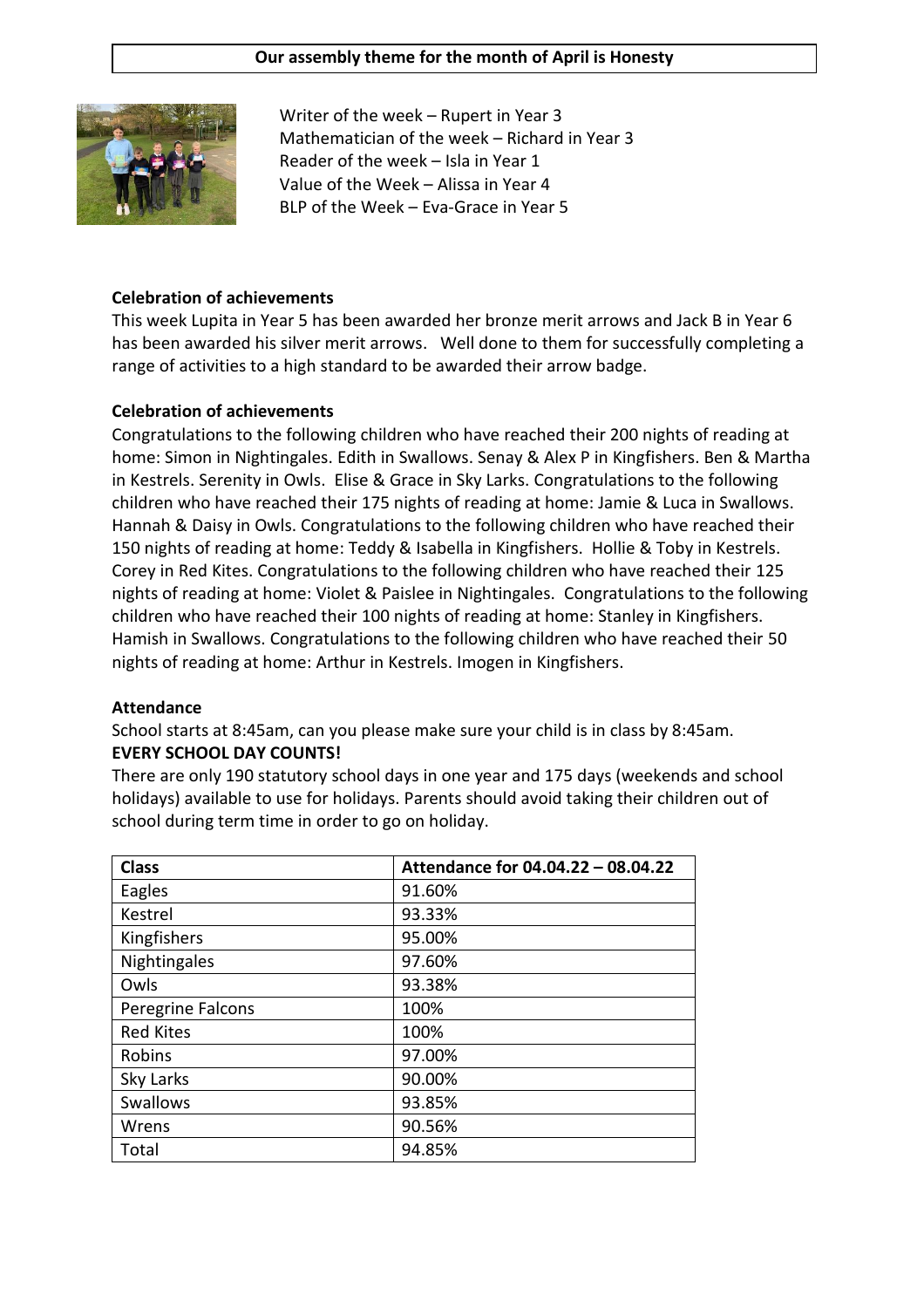# **Breakfast Club**

Breakfast club runs every day from 07:30 – 08:45 in the Howard Hillsdon building (old playgroup). The children enjoy a range of breakfast cereals, fruit juices, yoghurts and toast, followed by the opportunity to play indoor games. The cost is £5.00 per child. If you would like your children to take part in breakfast club, **please see the staff in the office to book prior to attendance.**

# **Message from the PTA - May Day Dancing Refreshments**

The PTA will be selling pastries, doughnuts and hot drinks at the May Day Dancing on Friday 29th April. Pastries and Doughnuts 50p (these are for the adults watching the dancing). Hot Drinks £1. Please bring your own mug if you're able to.

We will also be holding a Uniform Exchange and Sale at the dancing. 50p per item recommended donation. Items can also be dropped off and/or exchanged at the sale. Apologies but cash ONLY for both of these sales. Many thanks.

# **Ignite Sports Club – Every Thursday from 3pm – 4pm**

Ignite are running a new after school sports club for children in Foundation to Year 6. If you would like your child to attend Ignite Sports Club for term 5, which will run every Thursday from 3pm to 4pm, starting on 28<sup>th</sup> April, please complete the Parent Pay form. It is based on a first come first serve basis and will cost £4.50 per session (£22.50 for term 5).

# **Free Book Workshop Launch Event**

The author Isabel Thomas who wrote 'The Invisible World of Germs' book is holding a free workshop at Blackwells in Oxford on  $7<sup>th</sup>$  May. Please see attached Poster and link below for details:

https://www.eventbrite.co.uk/e/isabel-thomas-the-invisible-world-of-germs-tickets-315386689077

#### **Yarnton Brownies**

Yarnton Brownies currently have spaces. Come and join the fun! Open to girls aged between 7-10. We run Wednesday's during term time from 6.30-8pm. Please visit <https://www.girlguiding.org.uk/information-for-parents/register-your-daughter/> for more information and to register interest. Alternatively call 07866122863 - Heather Kimber Moss for any additional help.

#### **Lost Property**

A child in Peregrine Falcons has lost a round sparkly earring front. If you find this, could you please hand it into the school office?

#### **Calling all budding violin and cello players!**

County Music Service Teacher Mrs. Beaumont who comes into school has space to set up a new group for beginners on violin and / or cello. Lessons are taught in small groups of 2-4 students for 20 minutes. Lessons will run on a Wednesday afternoon finishing just after end of school day at 3.05. Students will be escorted by the teacher for pick up at Reception. Charges apply, instruments can be hired if necessary. Suitable for both those in years 3 or 4 who have had whole class learning or new beginners. All welcome! For further info email: [Victoria.beaumont@oxfordshire.gov.uk](mailto:Victoria.beaumont@oxfordshire.gov.uk)

#### **Step 2 Dance Lessons**

A local dance company Step 2 that comes into school has lots of lessons for all range of ages. Please see website below for further details:

[Step 2 Dance Oxford Homepage](https://www.step2dance.co.uk/home) — STEP 2 DANCE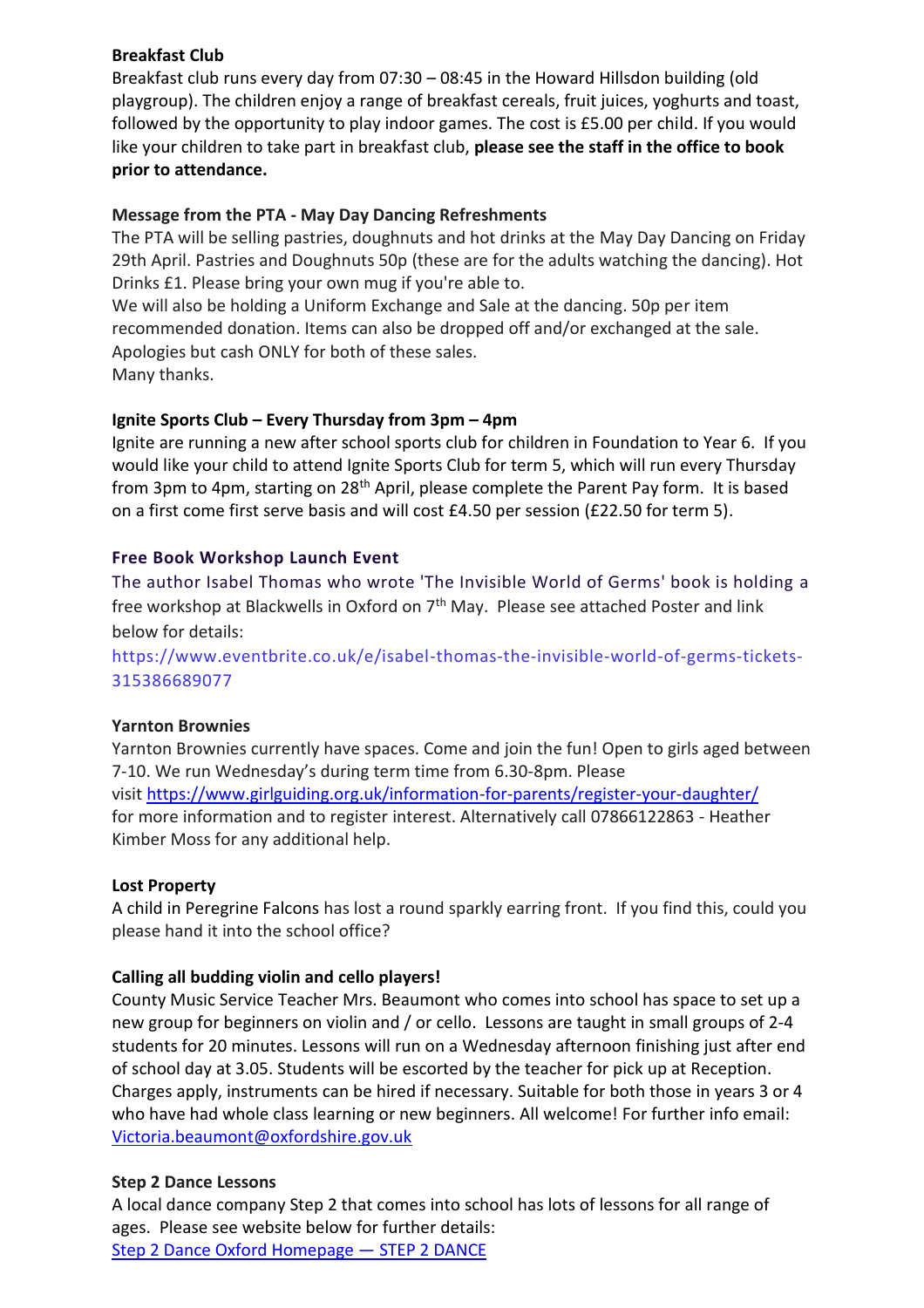# **Yarnton Youth Netball**

Open to boys and girls in years 3, 4, 5 & 6 from William Fletcher School. Training is on Wednesdays at the school, after school until 4pm. Places are limited, and if you are interested in your child taking part please email **[yarntonyouthnetball@gmail.com](mailto:yarntonyouthnetball@gmail.com)** for more details. This year we will be asking all youngsters involved to become members of England Netball for a small one-off fee, so that we can run the session as part of Yarnton Netball Club.

| <b>Forthcoming Dates</b> |                                                                     |
|--------------------------|---------------------------------------------------------------------|
| April 2022               |                                                                     |
| 29.04.22                 | May Day Celebrations                                                |
| <b>May 2022</b>          |                                                                     |
| 02.05.2022               | <b>Bank Holiday</b>                                                 |
| 04.0.2022                | <b>Class Photos</b>                                                 |
| $09.05.2022 -$           |                                                                     |
| 13.05.2022               | Year 6 Sats week                                                    |
| 17.05.2022               | The Marlborough School Year 6, $1st$ Induction Day 11.30am - 2.15pm |
| 19.05.2022               | <b>Foundation Stage Vision Screening</b>                            |
| 27.05.2022               | Term 5 ends                                                         |
| <b>June 2022</b>         |                                                                     |
| 06.06.2022               | Inset Day                                                           |
| 07.06.2022               | Term 6 starts                                                       |
| 08.06.2022               | Peregrine Falcons Pitts River Museum Trip                           |
| 09.06.2022               | Eagles and Sky Larks River Museum Trip                              |
| 14.06.2022               | Key Stage 2 Sports Day - Starting at 9.30am                         |
| 16.06.2022               | Key Stage 1 Sports Day - Starting at 9.30am                         |
| 16.06.2022               | Fire Engine Visit for Key Stage 1                                   |
| 21.06.2022               | Foundation Stage Cotswold Farm Park Visit                           |
| 27.06.2022               | New Parents Visit for Reception children starting in September 2022 |
| 28.06.2022               | The Marlborough School Year 6, $2nd$ Induction Day 09.30am - 2.30pm |
| <b>July 2022</b>         |                                                                     |
| 01.07.2022               | <b>School Fete</b>                                                  |
| 12.07.2022               | The Marlborough School Year 6, $3rd$ Induction Day 08.25am - 3.05pm |
| 18.07.2022               | Year 6 Leavers Evening                                              |

19.07.2022 Term 6 ends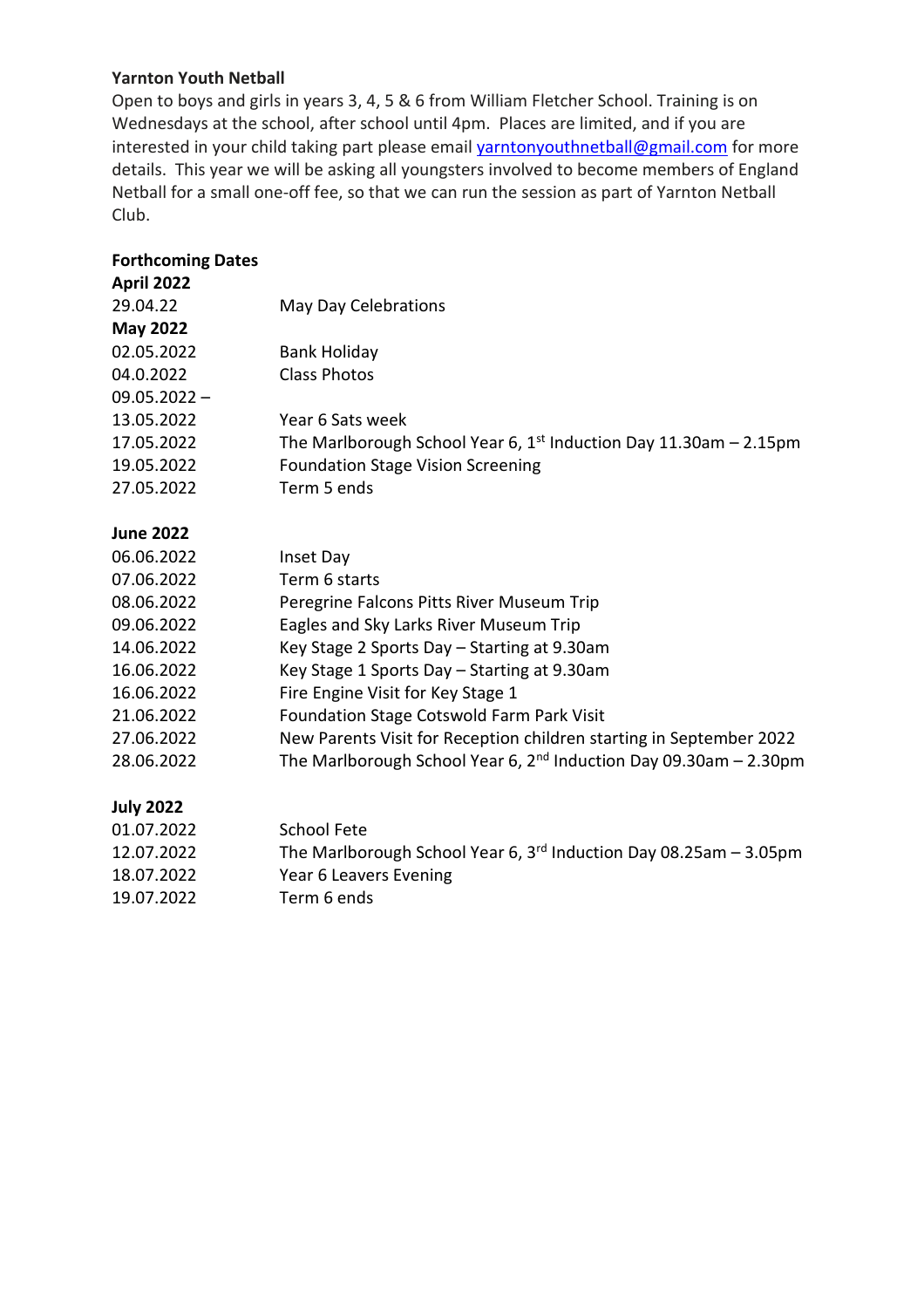#### **William Fletcher School Term Dates 2021/2022**

**Term 5**

Monday 25<sup>th</sup> April to Friday 27<sup>th</sup> May **Term 6** Tuesday 7<sup>th</sup> June to Tuesday 19<sup>th</sup> July Monday 6<sup>th</sup> June INSET Wednesday 20<sup>th</sup> July INSET

#### **William Fletcher School Term Dates 2022/2023 Term 1**

Tuesday 6th September to Friday 21st October Friday 2nd September INSET Day Monday 5th September INSET Day

#### **Term 2**

Monday 31<sup>st</sup> October to Tuesday 20<sup>th</sup> December Friday 18th November INSET Day

#### **Term 3**

Wednesday 4<sup>th</sup> January to Friday 10<sup>th</sup> February Tuesday 3rd January INSET

# **Term 4**

Monday 20<sup>th</sup> February to Friday 31<sup>st</sup> March

#### **Term 5**

Monday 17<sup>th</sup> April to Friday 26<sup>th</sup> May

#### **Term 6**

Tuesday 6<sup>th</sup> June to Wednesday 21<sup>st</sup> July Monday 5<sup>th</sup> June INSET